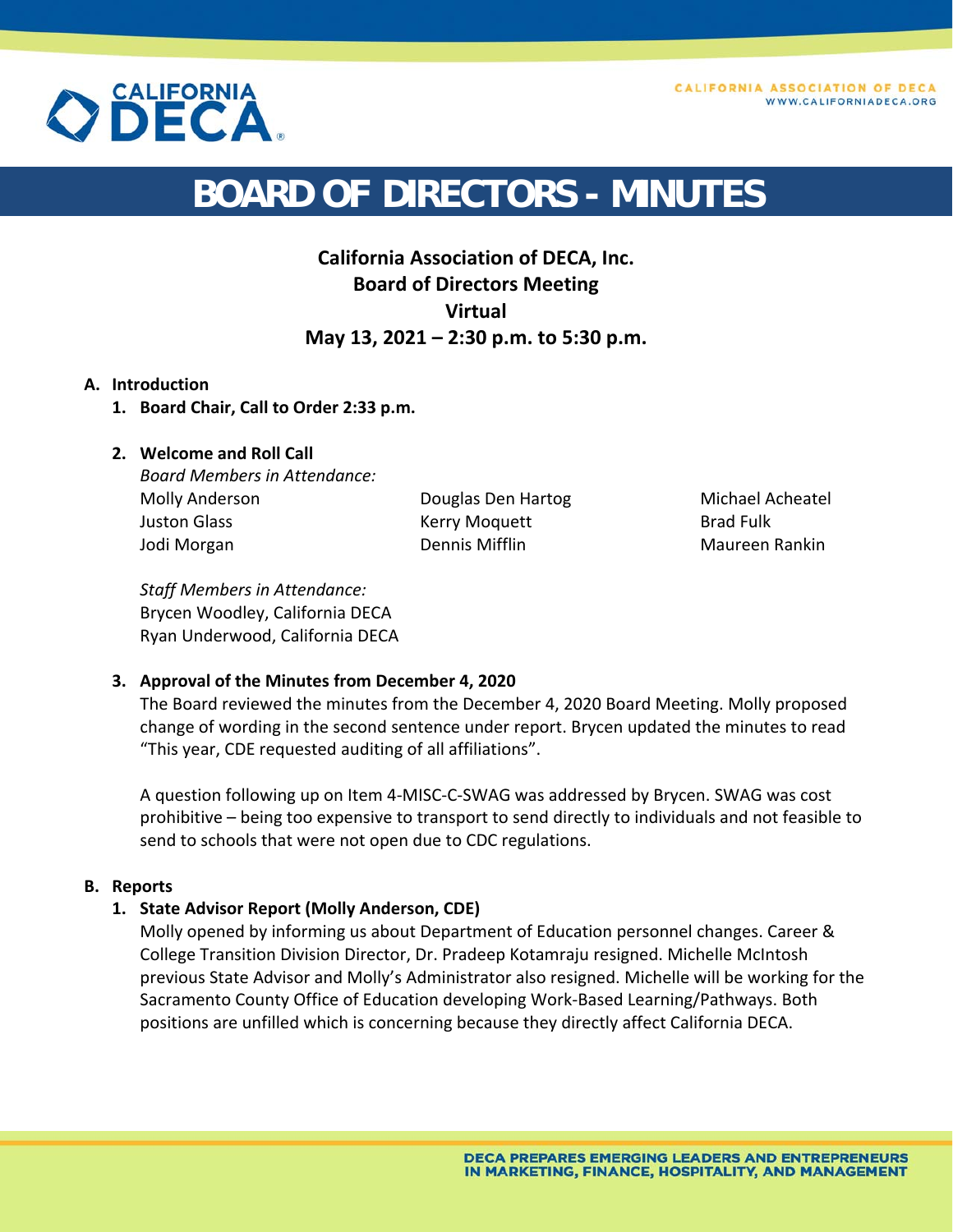

**Contract** ‐ The State is still dedicated in supporting CTE funding. DECA has been offered \$225,000 in grant funding. \$150 Million CTE Initiative Grant dollars coming. Applications are due by June 2, 2021.

Every student enrolled in CTE Pathway courses aligned for DECA should be registered as part of our DECA Affiliation. We legally should not be differentiating between the course and DECA affiliation. DECA is the program/course. Active student participation in conferences and competitive event is a choice…icing on the cake. The cake itself is the classroom.

Brad requested clarification on how the SB‐1070 grant dollars will be affected since the funds are based on membership. Molly responded by stating that the SB-1070 dollars no longer exist. What we do have is the Governor's CTE Funding. Out of the \$225,000 contract approximately \$100,000 is applied toward Chapter Support Grants. In addition, Perkin Funds and the CTIG dollars can be applied. Brad's concern is in support of smaller chapter programs that may depend more on these dollars being absorbed in affiliation fees due to the increase in membership. Molly suggested communicating with our administration encouraging them to apply for available funds that can be funneled towards affiliation fees.

Kerry had a budget meeting with her school administration where they discussed students being responsible for paying registration, housing, travel and competition fees as opposed to being funded through grant money. The AB‐1575 prohibits a pupil enrolled in a public school from being required to pay a pupil fee, as defined, for participation in an educational activity, as defined, as specified. Molly mentioned that this has been interpreted by Charles Parker, the State Advisor for FFA, as follows, "if it's going to affect their grade in school, a fee cannot be charged", thereby justifying that conference participation is not graded. Dennis recommended to reinforce our co‐curricular side of DECA.

#### **2. State Officer Team Report**

A. The State Officer "Team 71" joined the virtual board meeting to give a live report and also submitted an electronic copy of their report. Please review State Officer Team Report at your leisure.

#### **3. Financial Report**

Brycen provided an overview of our financial forecasts and projections by district and for the California Association of DECA. Our audit should be completed by the end of the month.

#### **4. Management Team Report**

Brycen provided an overview of current membership reports by district/chapter and a historical membership analysis by year. Brycen summarized our conference attendance statistics and the status of our CDE contracts including grant invoicing and reporting. Brycen is working on an amendment to 2021 and a new 2021‐2022 contract is in process of being reviewed. Molly stated that they're very close to being approved.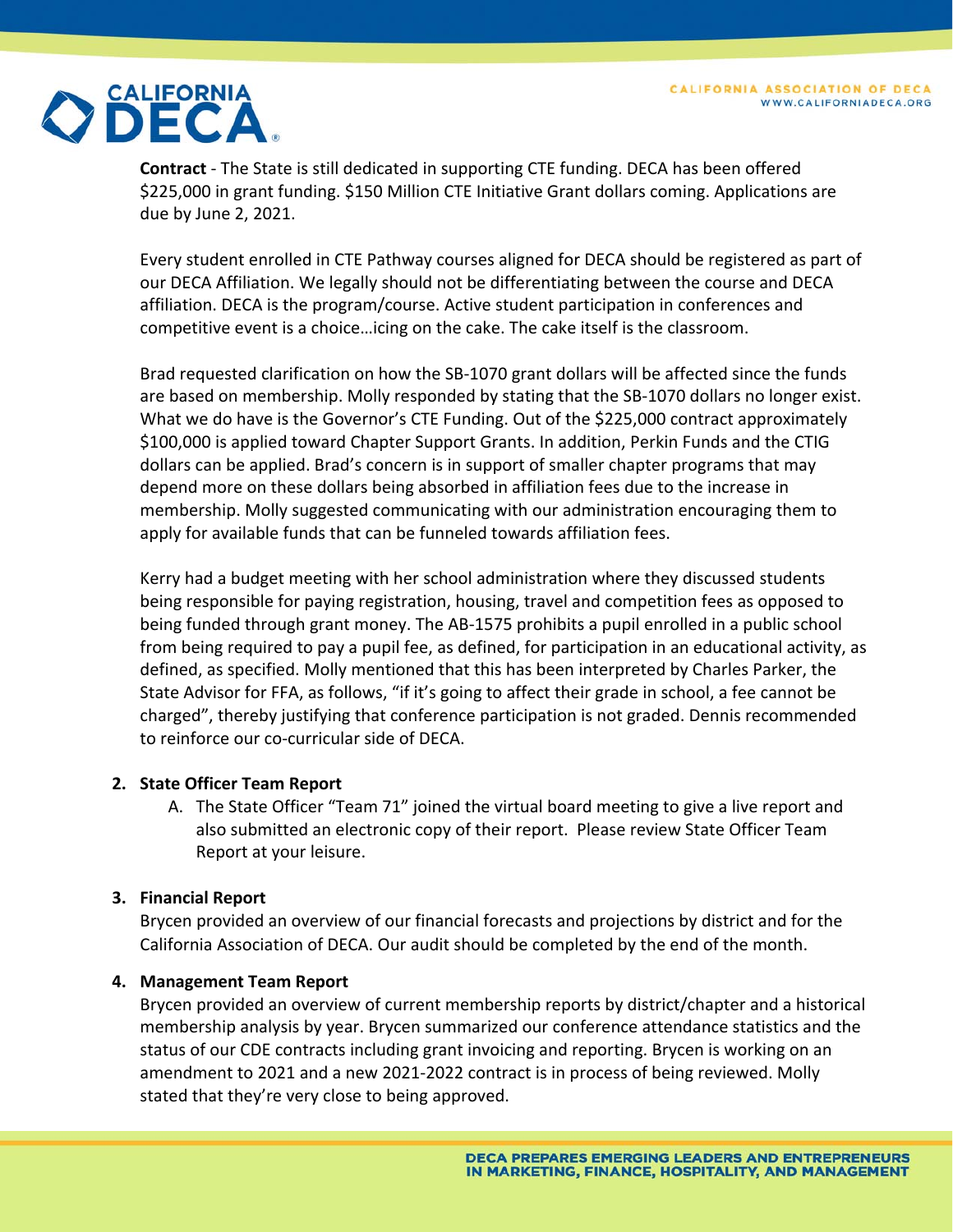

#### **C. Action Items 5:14 p.m.**

- 1. Approval of the Minutes December 4, 2020 Juston moved to approve the December 4, 2020 minutes; Kerry seconded; motion approved.
- 2. Approval of 2021‐2022 Budget Michael moved to accept the 2021‐2022 budget; Juston seconded; motion approved.
- 3. Review and approval of 2021‐2022 Calendar Note that we are one week earlier for our State conference in Anaheim due to scheduling conflictions. Brad moved to accept the 2021‐2022 calendar; Molly seconded; motion approved.
- 4. 2021‐2022 Management Team Contract Review and Approval Maureen moved to accept the 2021‐2022 Management Team Contract; Michael seconded; motion approved.
- 5. California DECA Board of Director Operations and Initiatives Doug and Brad shared circumstances, which result in stepping down from the Board. Brad will finish out his term.
	- a. Michael moved, Board Chair: Kerry; Board Chair Elect: Juston, Secretary: Brad, and Treasurer: Michael positions for 2021‐2022… seconded; motion approved
- 6. Fall Leadership Conference Plans Ryan provided an overview of upcoming leadership opportunities. Canadian inspired mantra: "Own the Podium" bringing membership, leadership and competition closer together.

#### 7. WRLC

WRLC will be held November 18‐20, 2021 in Scottsdale, AZ. They are planning an in‐person conference.

8. State Conference

Moving forward with a shift of dates, February 24‐27 (Thursday to Sunday). The conference will be held at the Anaheim Marriott. Schedule:

- 1. Thursday Testing
- 2. Friday Series Events & Opening Session
- 3. Saturday Written Events & Recognition Session (No Dance)
- 4. Sunday Grand Awards

Future SCDC's, 2023 & 2024 will be in Anaheim, CA. Where do we want to be in 2025?